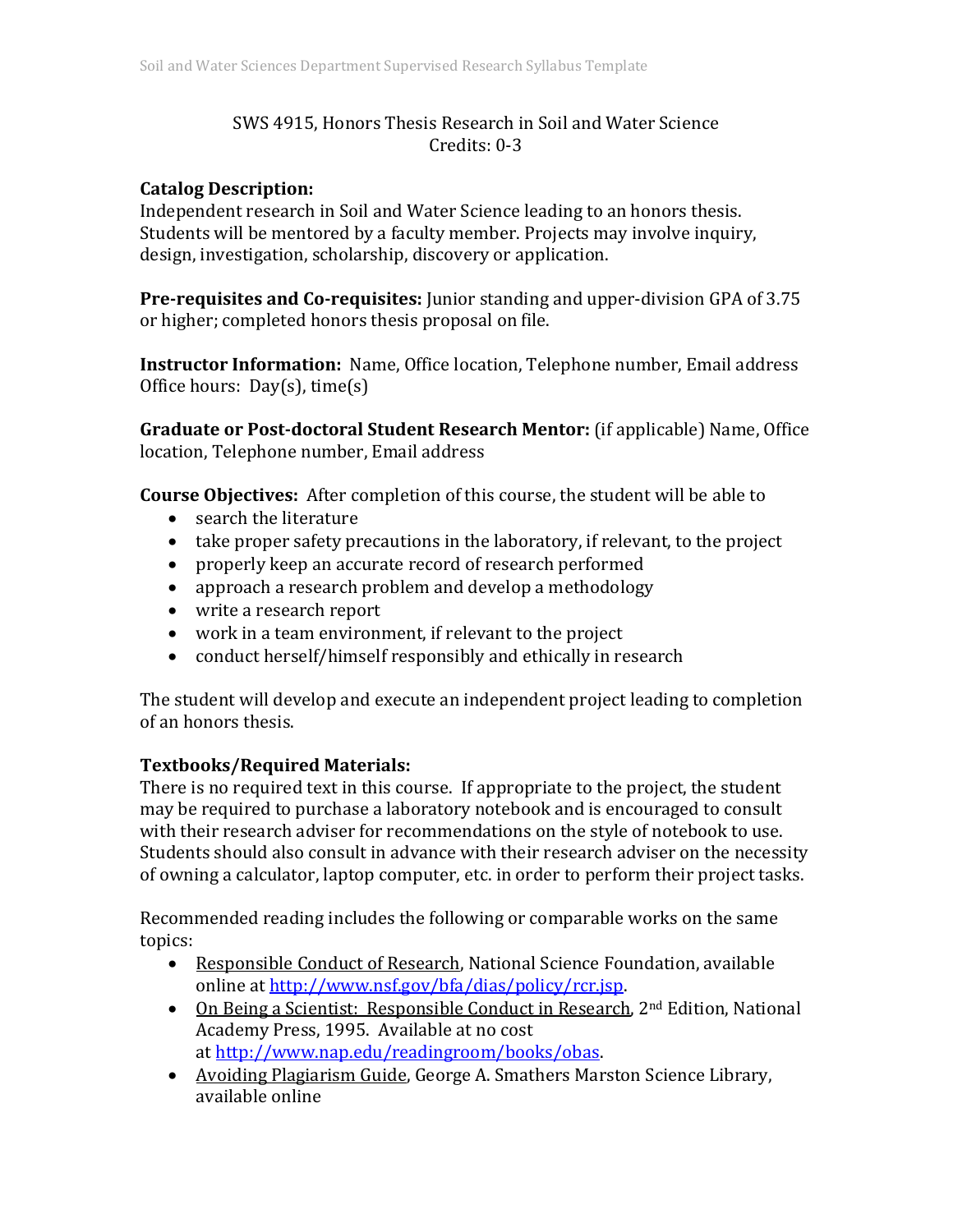at [http://www.uflib.ufl.edu/msl/07b/studentplagiarism.html.](http://www.uflib.ufl.edu/msl/07b/studentplagiarism.html)

- The Craft of Scientific Writing, 3<sup>rd</sup> Edition, by Michael Alley (1996), Springer-Verlag, NY, NY.
- The Craft of Scientific Presentations: Critical Steps to Succeed and Critical Errors to Avoid, by Michael Alley (2002), Springer-Verlag, NY, NY.

## **Attendance Policy:**

Students conducting undergraduate research are expected to exercise a significant degree of autonomy in their work, completing research tasks with relatively little direct oversight from their research adviser. Nevertheless, the student should dedicate a minimum number of hours on their project that is consistent with the total credit hours sought for the experience. Besides the minimum expectations outlined in this section of this syllabus, the faculty adviser may also have additional expectations for participation, including attendance at group meetings, individual meetings, etc.

*0 Credit Hours:* Students can enroll in this course for 0 credit hours. This situation would be preferred by students who are approaching a maximum number of credit hours toward their degree or who are unable to cover the cost of tuition for these credits. Students registering for 0 credit hours should carefully discuss with their faculty adviser the time expectations for completion of the requirements of the class, and these expectations should be clearly articulated on the Undergraduate Research Form.

NOTE: If the student is only enrolled in 0 credit hours of SWS 4915 in a given semester with no other courses, they will be charged for 1 credit hour of tuition and fees.

*1-3 Credit Hours:* Students are expected to devote a minimum of three hours per week of actual work in this class for each credit in which they are enrolled. Students can enroll in a total of 6 credit hours of this course during their undergraduate study at UF. Students should carefully discuss with their faculty adviser the time expectations for completion of the requirements of the class, and these expectations should be clearly articulated in the Undergraduate Research Form.

The policies for allowable absences and make-up work follow the university attendance

policies: [https://catalog.ufl.edu/ugrad/current/regulations/info/attendance.aspx.](https://catalog.ufl.edu/ugrad/current/regulations/info/attendance.aspx)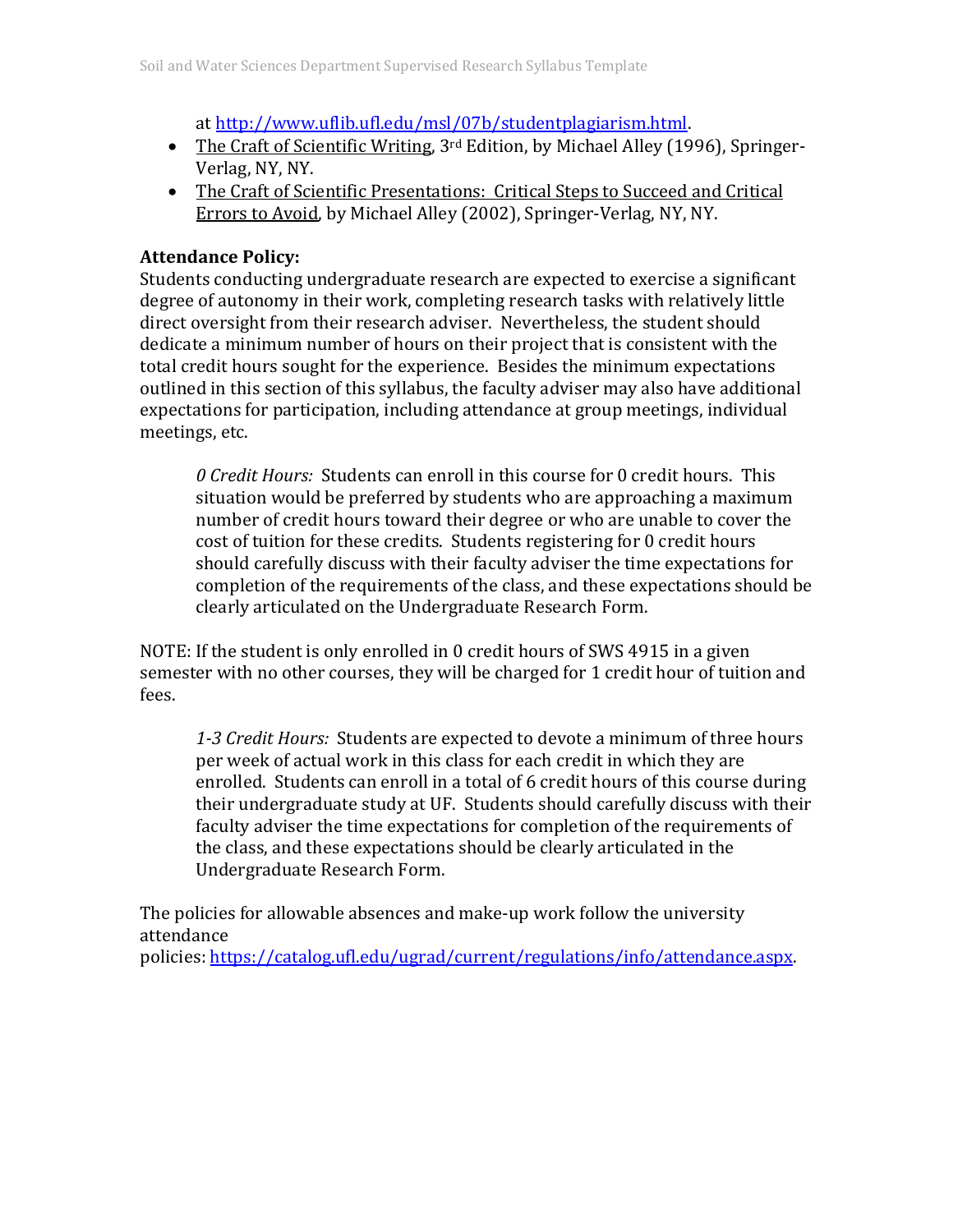## **Assessment:**

- 70% *Degree to which student meets expectations.* Expectations are to be established by the research adviser and student a prior to the student's enrollment in this course. The agreed-upon expectations will be reflected on the Honors Thesis Research Form signed by both the student and research adviser. The following is a minimum set of expectations for every student enrolled in this class for credit: i.) complete a literature review, ii.) develop a project plan, iii.) perform experimental work or applied experimental work, iv.) prepare a comprehensive report leading to an honors thesis. These minimum expectations as well as additional expectations (e.g., attendance at departmental research seminars, participation in research group meetings, etc.) are to be clearly established and articulated to the student by the research adviser prior to commencement of the research project.
- 15% *Quality of the final report.* The faculty adviser will provide clear expectations of the desired format, content, and deadlines of the final report and organization of the honors thesis. The faculty adviser will grade the final report.
- 15% *Attendance.* Adherence to work schedule as outlined on the Honors Thesis Research Form.

You will receive a final grade of satisfactory (S) or unsatisfactory (U) in this course. A grade of S will be assigned if you achieve a cumulative score of 70% on the assessments above.

For more information on grades and grading policies, please visit[: http://www.registrar.ufl.edu/catalog/policies/regulationgrades.html](http://www.registrar.ufl.edu/catalog/policies/regulationgrades.html)

## **Academic Honesty**

As a student at the University of Florida, you have committed yourself to uphold the Honor Code, which includes the following pledge: "*We, the members of the University of Florida community, pledge to hold ourselves and our peers to the highest standards of honesty and integrity."* You are expected to exhibit behavior consistent with this commitment to the UF academic community, and on all work submitted for credit at the University of Florida, the following pledge is either required or implied: *"On my honor, I have neither given nor received unauthorized aid in doing this assignment*."

It is assumed that you will complete all work independently in each course unless the instructor provides explicit permission for you to collaborate on course tasks (e.g. assignments, papers, quizzes, exams). Furthermore, as part of your obligation to uphold the Honor Code, you should report any condition that facilitates academic misconduct to appropriate personnel. It is your individual responsibility to know and comply with all university policies and procedures regarding academic integrity and the Student Honor Code. Violations of the Honor Code at the University of Florida will not be tolerated.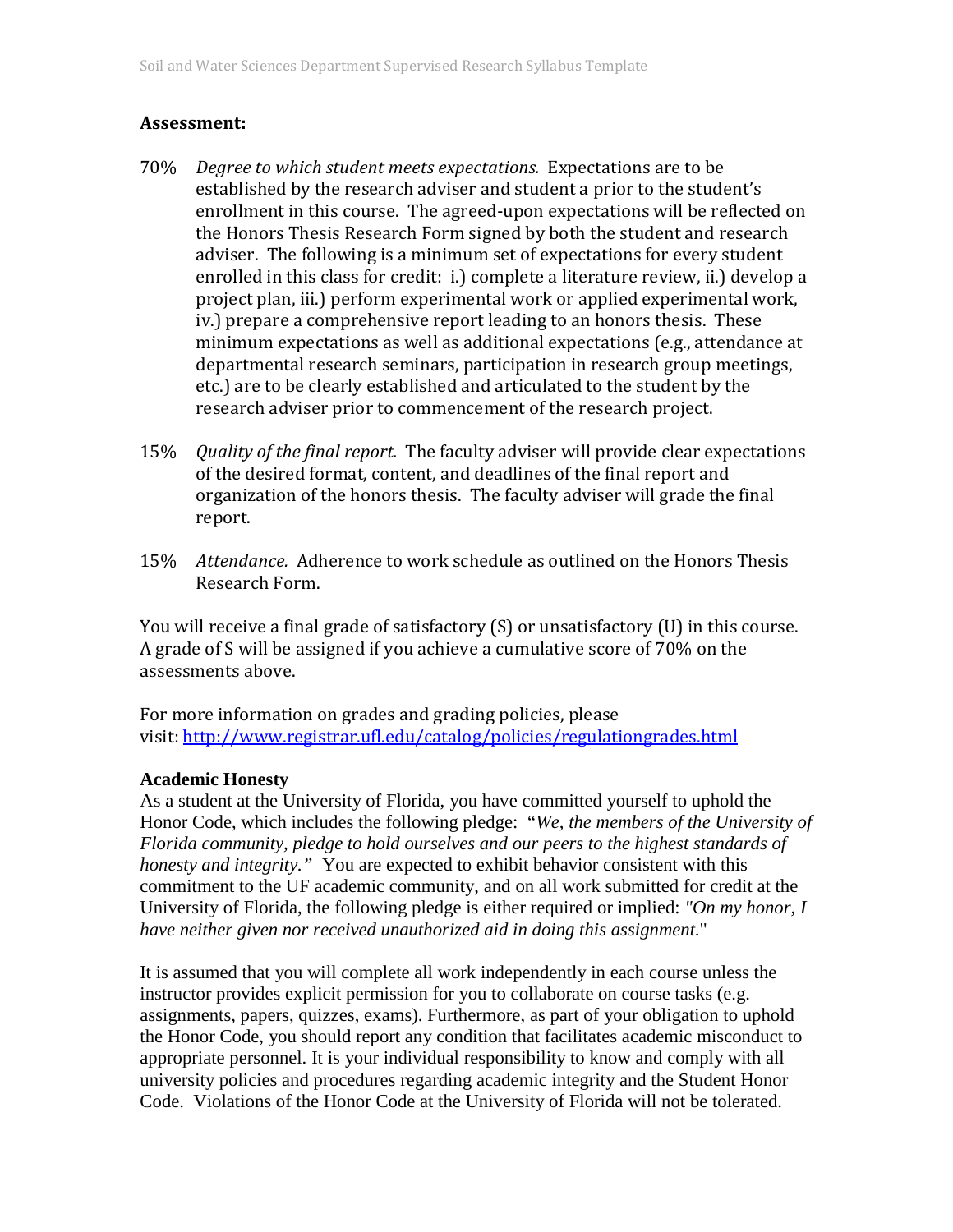Violations will be reported to the Dean of Students Office for consideration of disciplinary action. For more information regarding the Student Honor Code, please see: [http://www.dso.ufl.edu/SCCR/honorcodes/honorcode.php.](http://www.dso.ufl.edu/SCCR/honorcodes/honorcode.php)

### **Software Use:**

All faculty, staff and students of the university are required and expected to obey the laws and legal agreements governing software use. Failure to do so can lead to monetary damages and/or criminal penalties for the individual violator. Because such violations are also against university policies and rules, disciplinary action will be taken as appropriate.

### **Campus Helping Resources**

Students experiencing crises or personal problems that interfere with their general well-being are encouraged to utilize the university's counseling resources. The Counseling & Wellness Center provides confidential counseling services at no cost for currently enrolled students. Resources are available on campus for students having personal problems or lacking clear career or academic goals, which interfere with their academic performance.

• *University Counseling & Wellness Center, 3190 Radio Road, 352-392- 1575,* **[www.counseling.ufl.edu/cwc/](http://www.counseling.ufl.edu/cwc/)**

Counseling Services Groups and Workshops Outreach and Consultation Self-Help Library Training Programs Community Provider Database

• *Career Resource Center,* First Floor JWRU, 392-1601, **[www.crc.ufl.edu/](http://www.crc.ufl.edu/)**

## **Services for Students with Disabilities**

The Disability Resource Center coordinates the needed accommodations of students with disabilities. This includes registering disabilities, recommending academic accommodations within the classroom, accessing special adaptive computer equipment, providing interpretation services and mediating faculty-student disability related issues. Students requesting classroom accommodation must first register with the Dean of Students Office. The Dean of Students Office will provide documentation to the student who must then provide this documentation to the Instructor when requesting accommodation

0001 Reid Hall, 352-392-8565, **[www.dso.ufl.edu/drc/](http://www.dso.ufl.edu/drc/)**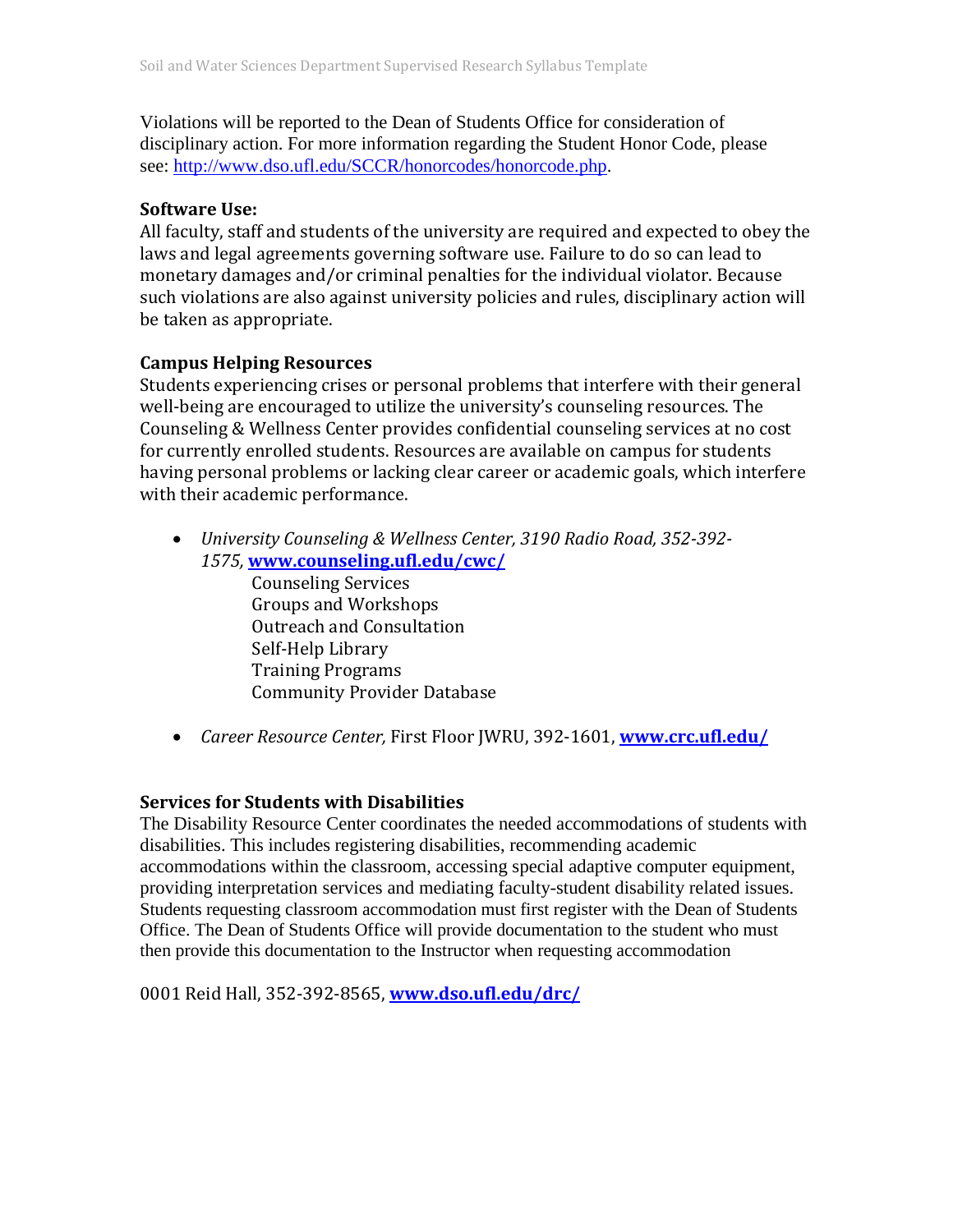### **SOIL AND WATER SCIENCES DEPARTMENT HONORS THESIS RESEARCH FORM**

Once this application is completed, the student should bring it to 2181 McCarty Hall A and see Michael Sisk to be registered in SWS 4915.

### **Student Information (to be completed by the student applicant):**

Date: \_\_\_\_\_\_\_\_\_\_\_\_\_\_\_\_\_\_\_\_\_\_\_\_\_\_\_\_\_\_\_

Term: \_\_\_\_\_\_\_\_\_\_\_\_\_\_\_\_\_\_\_\_\_\_\_\_\_\_\_\_\_\_\_ Number of credits: \_\_\_\_\_\_\_\_\_\_\_\_\_\_\_\_\_\_\_\_\_\_\_\_\_\_\_\_\_

| Name (last, first, middle initial): |                           | <b>UFID Number:</b>              |
|-------------------------------------|---------------------------|----------------------------------|
| Local Street Address:               |                           |                                  |
| City, State, Zip Code               |                           | <b>Phone Number:</b>             |
| Major:                              | Current<br>Class/College: | <b>Expected Graduation Date:</b> |
| Gatorlink E-mail Address:           |                           |                                  |

### BRIEF DESCRIPTION OF RESEARCH PROJECT AND EXPECTATIONS FOR COMPLETION:

I have prepared the research description above in consultation with my research adviser. I have read the responsibilities of the student included on this application, and agree to undertake these responsibilities.

**Student's Signature:\_\_\_\_\_\_\_\_\_\_\_\_\_\_\_\_\_\_\_\_\_\_\_\_\_\_\_\_\_\_\_\_\_\_\_\_\_\_\_\_\_\_\_\_\_\_\_\_\_\_\_\_\_\_\_\_\_\_\_\_\_\_\_\_\_**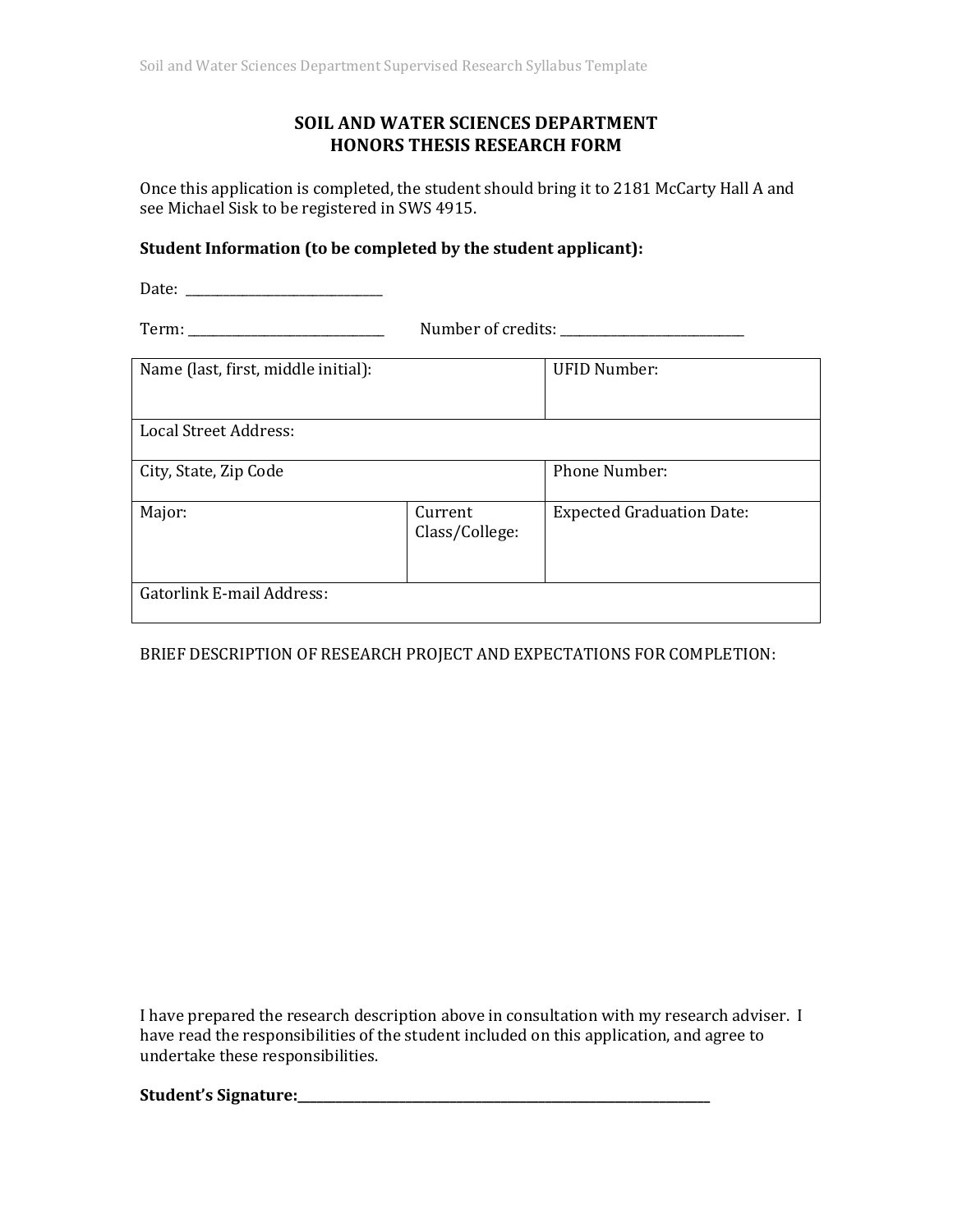### **Faculty Adviser Information (to be completed by Faculty Adviser):**

| Name:           | College and Department: |
|-----------------|-------------------------|
| E-Mail Address: | Campus P.O. Box:        |

#### **Graduate Student/Post-Doctoral Mentor (if applicable):**

| Name:           | <b>College and Department:</b> |
|-----------------|--------------------------------|
| E-Mail Address: | Campus P.O. Box:               |
|                 |                                |

Will the student's research involve with an infectious agent or clinical samples?<br>
No Settlement of the student's research involve with an infectious agent or clinical samples?  $N<sub>o</sub>$ 

Will the student's research involve methods or procedures requiring specific safety  $Yes$  No

If yes to either question, describe specific training that the student will receive prior to performing these activities or training the student has already received.

What are the expectations for the student's attendance in this project (e.g., estimated hours/week in your laboratory, in seminars, group meetings, etc.)?

I approve of the research description submitted by the student applicant. I have read the responsibilities of the research adviser (see next page) and agree to undertake these responsibilities.

| <b>Faculty Adviser's Signature:</b> |  |
|-------------------------------------|--|
|                                     |  |

I have read the responsibilities of the research adviser (see next page) and agree to undertake these responsibilities.

**Mentor's Signature (if applicable): \_\_\_\_\_\_\_\_\_\_\_\_\_\_\_\_\_\_\_\_\_\_\_\_\_\_\_\_\_\_\_\_\_\_\_\_\_\_\_\_\_\_\_\_\_\_\_\_\_\_\_\_\_\_\_\_\_\_\_**